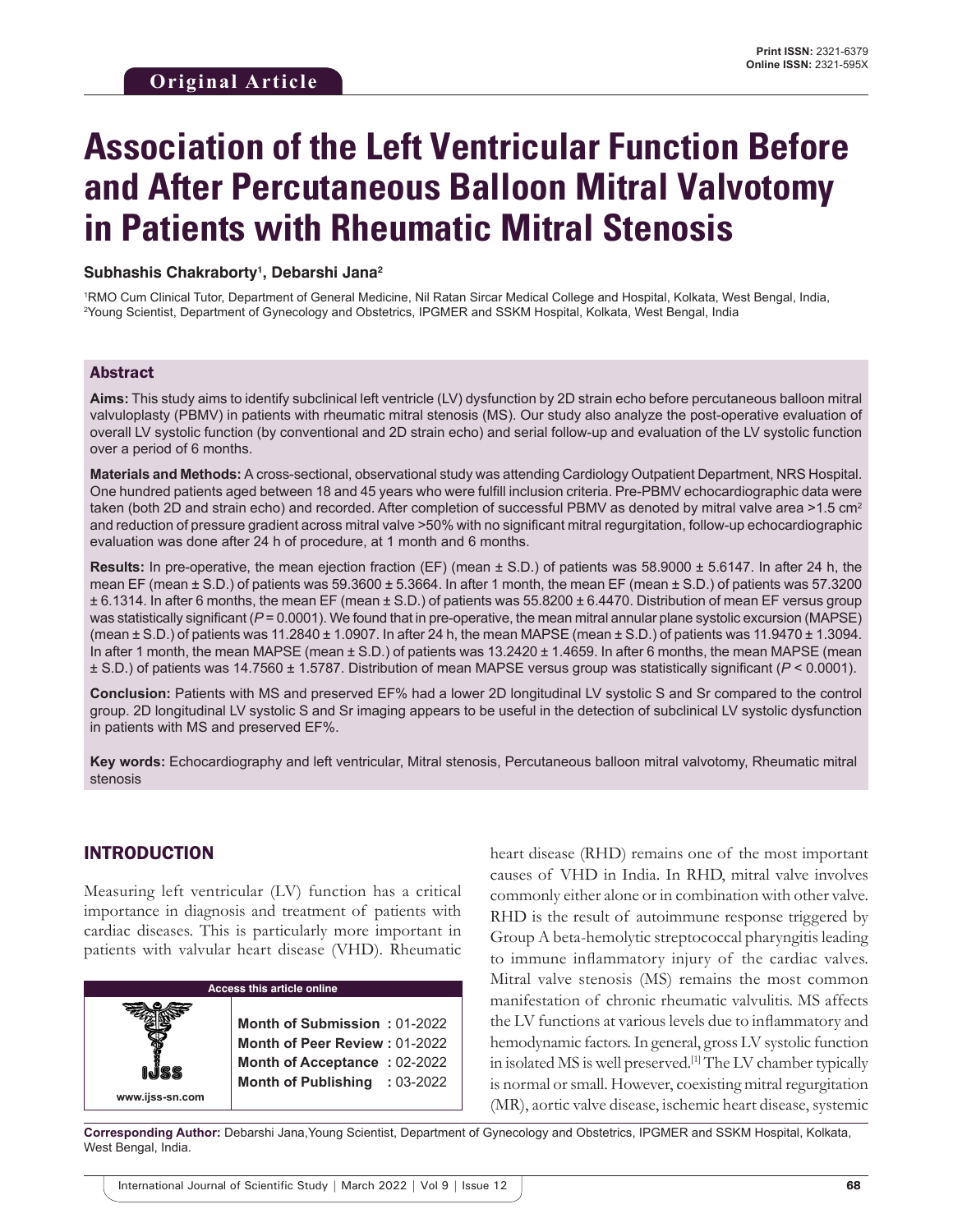Chakraborty and Jana: Left Ventricular Function Before and After Percutaneous Balloon Mitral Valvotomy in Rheumatic Mitral Stenosis

| Table 1: Distribution of mean LV EDD, EF, and MAPSE group |               |             |           |                |                |               |          |
|-----------------------------------------------------------|---------------|-------------|-----------|----------------|----------------|---------------|----------|
| <b>Variables</b>                                          | <b>Number</b> | <b>Mean</b> | <b>SD</b> | <b>Minimum</b> | <b>Maximum</b> | <b>Median</b> | P-value  |
| LV EDD                                                    |               |             |           |                |                |               |          |
| Pre-operative                                             | 100           | 43.6280     | 4.5521    | 34.9000        | 52.3000        | 43.7000       | < 0.0001 |
| After 24 h                                                | 100           | 44.0400     | 4.3186    | 34.9000        | 51.9000        | 44.6000       |          |
| After 1 month                                             | 100           | 45.0800     | 3.8851    | 35.5000        | 51.9000        | 46.0000       |          |
| After 6 months                                            | 100           | 46.2920     | 3.8046    | 37.0000        | 53.4000        | 46.1500       |          |
| EF                                                        |               |             |           |                |                |               |          |
| Pre-operative                                             | 100           | 58.9000     | 5.6147    | 50.0000        | 69,0000        | 59.5000       | 0.0001   |
| After 24 h                                                | 100           | 59.3600     | 5.3664    | 51.0000        | 69,0000        | 60.0000       |          |
| After 1 month                                             | 100           | 57.3200     | 6.1314    | 46.0000        | 69,0000        | 57.0000       |          |
| After 6 months                                            | 100           | 55.8200     | 6.4470    | 44.0000        | 69,0000        | 54.5000       |          |
| <b>MAPSE</b>                                              |               |             |           |                |                |               |          |
| Pre-operative                                             | 100           | 11.2840     | 1.0907    | 9.4000         | 14.0000        | 11.3000       | < 0.0001 |
| After 24 h                                                | 100           | 11.9470     | 1.3094    | 9.5000         | 15.0000        | 12.0000       |          |
| After 1 month                                             | 100           | 13.2420     | 1.4659    | 10.5000        | 18.0000        | 13.1000       |          |
| After 6 months                                            | 100           | 14.7560     | 1.5787    | 11.0000        | 18.0000        | 14.9500       |          |

LV EDD: Left ventricle end-diastolic dysfunction, EF: Ejection fraction, MAPSEL: Mitral annular plane systolic excursion

hypertension, and cardiomyopathy, all may be responsible for the elevation of the LV end-diastolic pressure.[2] The LV dysfunction has been described in pure mitral stenosis (MS), which may be a due to change in interaction between the right and LVs, myocardial fibrosis, or a chronic decrease in preload. In patients with rheumatic MS, there is alteration in the LV compliance, diastolic dysfunction, abnormal interaction with the right ventricle, pulmonary hypertension, thickening of subvalvular apparatus, and chronic myocardial inflammation and all these factors lead to subclinical LV dysfunction. In a few patients with MS, ultrastructural, pathological alterations might occur in the muscle cells of the LV. In proportion with these alterations, contractile functions of the LV also decrease. In the assessment of the LV systolic function, a number of imaging techniques – such as echocardiography, magnetic resonance imaging, scintigraphy, and computed tomography scan have been used. In echocardiography, traditionally, ejection fraction (EF), tissue Doppler imaging (TDI), strain echo, and strain rate imaging were extensively used for the assessment of the LV function (a).<sup>[2]</sup> Subclinical systolic dysfunction has been shown through TDI in patients with MS.[3] In TDI velocity analysis used for the evaluation of regional myocardial functions, some problems, such as continuing elongation of myocardiumlike structures and transmission of active and passive deformation in adjacent segments, have been encountered.

Although there is a downward trend in the prevalence of rheumatic fever and rheumatic MS in developed countries, it stands out as a huge public health problem in the developing countries. It particularly affects young people aged between 5 and 15 years. Although in India, rheumatic fever can occur even in 3 years of age. Major determinants of this persistent high burden of RHD are low socioeconomic status, overcrowding, lack of proper surveillance, and lack of effective implementation

of primary and secondary preventive strategies. Acute rheumatic fever (ARF) leads to pancarditis (inflammation of the all three layers of heart). Pericarditis and myocarditis generally resolve, but endocarditis along with valvulitis became chronic. In chronic rheumatic valvulitis, there are chronic inflammation and scarring thickening of the subvalvular apparatus along with calcification. In patients with ARF, valvular regurgitations are common, whereas stenosis is the rule for chronic rheumatic valvulitis. The most common form of chronic rheumatic valvulitis is MS. Concomitant aortic valve or tricuspid valve involvement may present. Pulmonary valve involvement is rare in rheumatic fever. MS is a slowly progressive disease with long latency period. The LV function generally well preserved in the initial period unless there is concomitant regurgitation. Traditional echocardiographic parameters failed to show any abnormality in gross LV systolic function. Even with normal EF (indicating preserved global LV function), there can be impairment in long-axis function (measured by tissue Doppler echocardiography).[4] Altered LV long-axis movement has been shown to be a sensitive indicator of early myocardial dysfunction. Atrial fibrillation has shown to cause impairment of the LV function. Pulsed-wave Doppler tissue velocities have been proven to be a good tool for the assessment of long-axis ventricular shortening and lengthening. In the echocardiographical assessment of the LV function, the EF, TDI, Doppler strain, and 2D strain have been widely used. EF is the most widely used index of contractile function, but has high interobserver variability.[5] TDI and Doppler strain are characterized by limitations of angle dependence, limited spatial resolution, and deformation analysis in one dimension. 2D strain is a novel technique which evaluates LV systolic functions more objectively and quantitatively, and does not have the limitations seen in EF, TDI, and Doppler strain; thus, it has become more commonly used in recent years. Strain echocardiography is particularly important to assess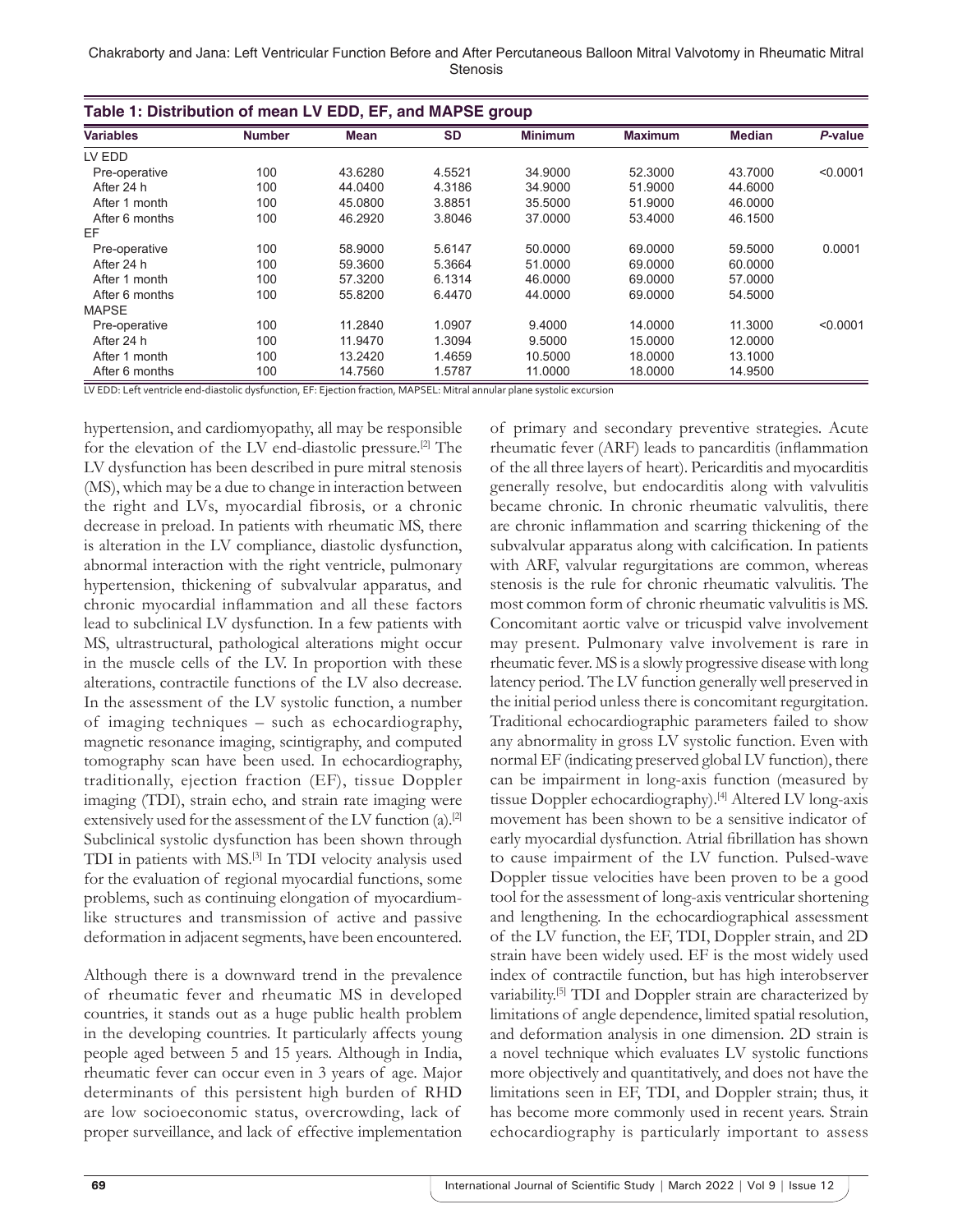subclinical LV systolic dysfunction.<sup>[6]</sup> In the diagnosis of the LV dysfunction due to MS, some studies have shown EF, TDI, and Doppler strain to be useful, however, there is a paucity of data.

- 1. To identify subclinical LV dysfunction by 2D strain echo before percutaneous balloon mitral valvuloplasty (PBMV) in patients with rheumatic MS
- 2. Post-operative evaluation of overall LV systolic function (by conventional and 2D strain echo)
- 3. Serial follow-up and evaluation of the LV systolic function over a period of 6 months.

# MATERIALS AND METHODS

## **Study Population**

Patients aged between 18 years and 45 years with severe rheumatic MS who were attended Cardiology Outpatient Department, NRS Hospital, and eligible for PBMV were included in this study. Written informed consent was taken from patient or their relatives in their own language before enrollment in the study.

#### **Study Period**

The study period was from July 2019 to December 2020 (18 academic months).

#### **Inclusion Criteria**

Severity of MS was determined by:

- 1. Mitral valve area  $\leq 1.5$  cm<sup>2</sup> calculated by planimetric method in parasternal short axis view of conventional 2D echocardiography
- 2. Mean pressure gradient across mitral valve >10 mm of Hg
- 3. Peak pulmonary systolic pressure >50 mm of Hg Pulmonary artery pressure (PAP) was measured from the apical 4-chamber view and was derived from the tricuspid regurgitant jet velocity using the simplified Bernoulli equation assuming a right atrial pressure of 10 mmHg.

Selection of patient for PBMV eligibility was done by Wilkins score.<sup>[7]</sup>

## **Exclusion Criteria**

Patients with severe MS who have any one of the following criteria were excluded from the study.

- 1. Hypertension or diabetes mellitus
- 2. Patient with atrial fibrillation
- 3. Significant other VHD (i.e., coexisting MR or aortic valve disease)
- 4. Coronary artery disease (significant in coronary angiography)
- 5. Presence of the left atrial thrombus, clot, or spontaneous echo contrast.

#### **Statistical Analysis**

For statistical analysis, data were entered into a Microsoft Excel spreadsheet and then analyzed by SPSS 24.0. and GraphPad Prism version 5. A Chi-squared test  $(\chi^2 \text{ test})$ was any statistical hypothesis test wherein the sampling distribution of the test statistic is a Chi-squared distribution when the null hypothesis is true. Without other qualification, "Chi-squared test" often is used as short for Pearson's Chisquared test. Unpaired proportions were compared by Chisquare test or Fisher's exact test, as appropriate.  $P \leq 0.05$ was considered for statistically significant.

# RESULTS AND DISCUSSION

We found that the mean age (mean  $\pm$  S.D.) of patients was  $35.2400 \pm 9.3885$  years. Fifty-eight (58.0%) patients had female and 42 (42.0%) patients had male. The mean body mass index (mean  $\pm$  S.D.) of patients was 23.8360  $\pm$  2.3035 kg/m<sup>2</sup>.

Bilen *et al.*<sup>[7]</sup> found that the study population consisted of 103 patients (age  $40.9 \pm 8.3$  years, 75.7% female). There were no significant differences between MS patients and control subjects regarding age and gender. There were no significant differences in the LV-EF and LV systolic/ diastolic dimensions between the groups. Systolic PAP increased significantly from Group 1 through to Group 4.

Rajesh *et al.*<sup>[8]</sup> found that there were 43 patients (25 in sinus rhythm) in the study group and 20 subjects in the control group. Majority were female with no significant gender difference in either group (79.1% vs. 75%, *P* = 0.718). Heart rates were also similar  $(P = 0.084)$ . Intraclass coefficient was analyzed for assessing inter- and intra-observer variability. For intra-observer variability, intraclass coefficients were mitral annular systolic velocity (MASV) – 0.95, myocardial performance index  $(MPI) - 0.86$ ,  $E0 - 0.91$ , and mitral annular plane systolic excursion (MAPSE) – 0.97. For interobserver variability, intraclass coefficients were MASV – 0.92, MPI – 0.84, E0 – 0.89, and MAPSE – 0.96. All the parameters had intraclass coefficient more than 0.7 (acceptable range 0.7–1). Maximum intra- and interobserver variabilities were for MPI.

We found that in pre-operative, the mean LV end-diastolic dysfunction (EDD) (mean  $\pm$  S.D.) of patients was 43.6280  $\pm$  4.5521. In after 24 h, the mean LV EDD (mean  $\pm$  S.D.) of patients was  $44.0400 \pm 4.3186$ . In after 1 month, the mean LV EDD (mean  $\pm$  S.D.) of patients was 45.0800  $\pm$ 3.8851. In after 6 months, the mean LV EDD (mean  $\pm$ S.D.) of patients was  $46.2920 \pm 3.8046$ . Distribution of mean LV EDD versus group was statistically significant (*P* < 0.0001) [Table 1].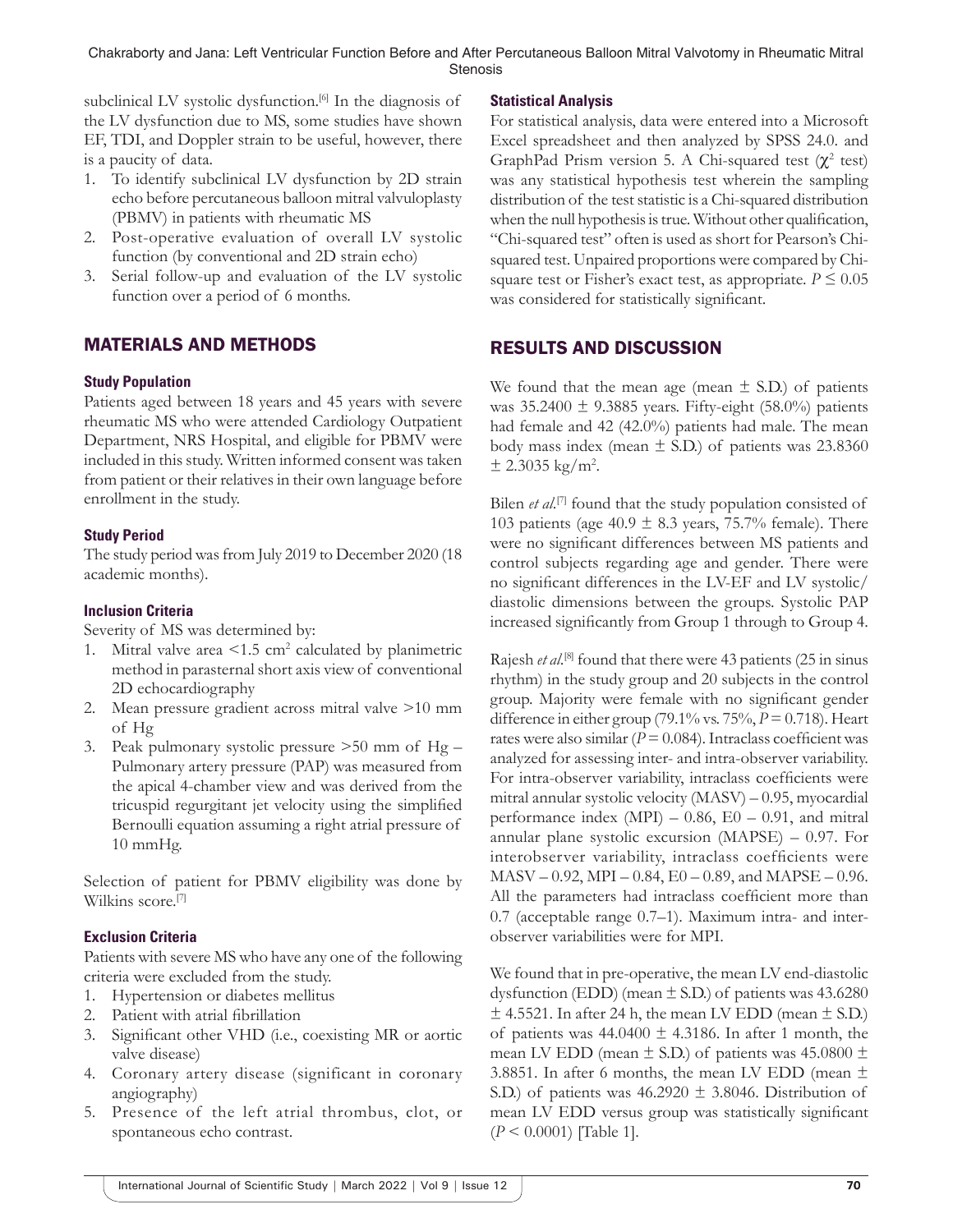We found that in pre-operative, the mean LVESD (mean  $\pm$  S.D.) of patients was 27.8200  $\pm$  4.4725. In after 24 h, the mean LVESD (mean  $\pm$  S.D.) of patients was 28.0880  $\pm$  4.3234. In after 1 month, the mean LVESD (mean  $\pm$ S.D.) of patients was  $28.4480 \pm 4.1846$ . In after 6 months, the mean LVESD (mean  $\pm$  S.D.) of patients was 28.8060 ± 4.2468. Distribution of mean LVESD versus group was not statistically significant ( $P = 0.3960$ ).

In pre-operative, the mean EF (mean  $\pm$  S.D.) of patients was 58.9000  $\pm$  5.6147. In after 24 h, the mean EF (mean  $\pm$ S.D.) of patients was  $59.3600 \pm 5.3664$ . In after 1 month, the mean EF (mean  $\pm$  S.D.) of patients was 57.3200  $\pm$ 6.1314. In after 6 months, the mean EF (mean  $\pm$  S.D.) of patients was  $55.8200 \pm 6.4470$ . Distribution of mean EF versus group was statistically significant  $(P = 0.0001)$ .

In patients with MS, varying degrees of deterioration in the LV function have been reported. The data on the prevalence of longitudinal LV dysfunction in rheumatic MS are not enough. Rajesh et al.<sup>[8]</sup> showed that lower MAPSE, MASV, and E0, with higher MPI in MS patients, compared to controls. Rajesh *et al.*<sup>[8]</sup> showed that 77% of the study group had evidence of LV longitudinal dysfunction. The higher prevalence of longitudinal LV dysfunction in our group may be due to the fact that they have taken only patients with severe MS. Other factors that may have contributed to this are the delay to medical care from onset of symptoms, as well as earlier onset of valvular disease in Indian population.

The study by Ozdemir et al.<sup>[4]</sup> showed that MS affects long-axis left ventricular performance. The myocardial velocities of the LV indicating left ventricular function were found to be significantly lower in patients with pure MS. Ozer *et al*.<sup>[3]</sup> examined LV long-axis function of patients with pure MS. There was no significant difference in global systolic function, but tissue Doppler systolic velocities were significantly lower in patients with MS than in controls. Our study showed lower indices of the LV function (MPI) in AF subset, though EF difference was non-significant between the groups. In patients with MS and AF, the causative mechanisms of the LV dysfunction are not well known.

We found that in pre-operative, the mean fractional shortening (mean  $\pm$  S.D.) of patients was 30.0000  $\pm$  3.2660. In after 24 h, the mean fractional shortening (mean  $\pm$  S.D.) of patients was  $29.6400 \pm 2.7980$ . In after 1 month, the mean fractional shortening (mean  $\pm$  S.D.) of patients was 29.3000  $\pm$  2.8302. In after 6 months, the mean fractional shortening (mean  $\pm$  S.D.) of patients was 28.6600  $\pm$  4.1420. Distribution of mean fractional shortening versus group was statistically significant  $(P = 0.0314)$ .

We found that in pre-operative, the mean LV Tei Index (mean  $\pm$  S.D.) of patients was 0.3442  $\pm$  0.0351. In after 24 h, the mean LV Tei Index (mean  $\pm$  S.D.) of patients was  $0.3512 \pm 0.0336$ . In after 1 month, the mean LV Tei Index (mean  $\pm$  S.D.) of patients was 0.3546  $\pm$  0.0327. In after 6 months, the mean LV Tei Index (mean  $\pm$  S.D.) of patients was 0.3294 ± 0.0320. Distribution of mean LV Tei Index versus group was statistically significant  $(P < 0.0001)$ .

We found that in pre-operative, the mean MAPSE (mean  $\pm$  S.D.) of patients was 11.2840  $\pm$  1.0907. In after 24 h, the mean MAPSE (mean  $\pm$  S.D.) of patients was 11.9470  $\pm$  1.3094. In after 1 month, the mean MAPSE (mean  $\pm$ S.D.) of patients was  $13.2420 \pm 1.4659$ . In after 6 months, the mean MAPSE (mean  $\pm$  S.D.) of patients was 14.7560 ± 1.5787. Distribution of mean MAPSE versus group was statistically significant  $(P \le 0.0001)$ .

Rajesh *et al.*<sup>[8]</sup> showed that EF and MAPSE did not show significant change with BMV. MASV and E0 showed improvement immediate post-BMV, while MPI showed a decrease only at 3-month follow-up. The immediate improvement of the LV long-axis parameters may be due to mechanical effect of BMV, while the improvement of MPI (indicating global LV function) took longer time. Another possible explanation for lack of MPI change immediate post-BMV could be due to the fact that MPI, though averaged for 5 cycles in AF patients, could produce significant intraobserver variability. In a study by Lee et al.,<sup>[9]</sup> most patients with impaired LV EF showed improvement after mitral valvuloplasty. A study by Nurcan *et al*. [10] which included 76 consecutive patients, who underwent BMV for isolated rheumatic MS, showed improvement in MASV and E0 post-BMV. The LV global function by MPI did not improve significantly 48 h and 3 months after BMV. This is in contrast to the results of our study, which showed a decrease in MPI at 3 months following BMV. Thus, serial evaluation of changes in mitral annular velocities by Doppler tissue imaging aids clinical assessment of immediate improvement in the LV function after BMV.

Subclinical LV dysfunction related to MS has been evaluated through several different methods. Dogan *et al*. [11] used Doppler strain, and Ozdemir *et al*. [12] used 2D strain imaging (for the  $1<sup>st</sup>$  time) in the assessment of subclinical LV dysfunction in patients with MS. In almost all of these studies, mild and moderate MS patients were included in the studies, while the number of severe MS patients was either very small or excluded.

Rajesh *et al.*<sup>[8]</sup> found that magnitude of change in MPI post-BMV had inverse correlation to baseline MPI. The improvement of global LV function after BMV is thus